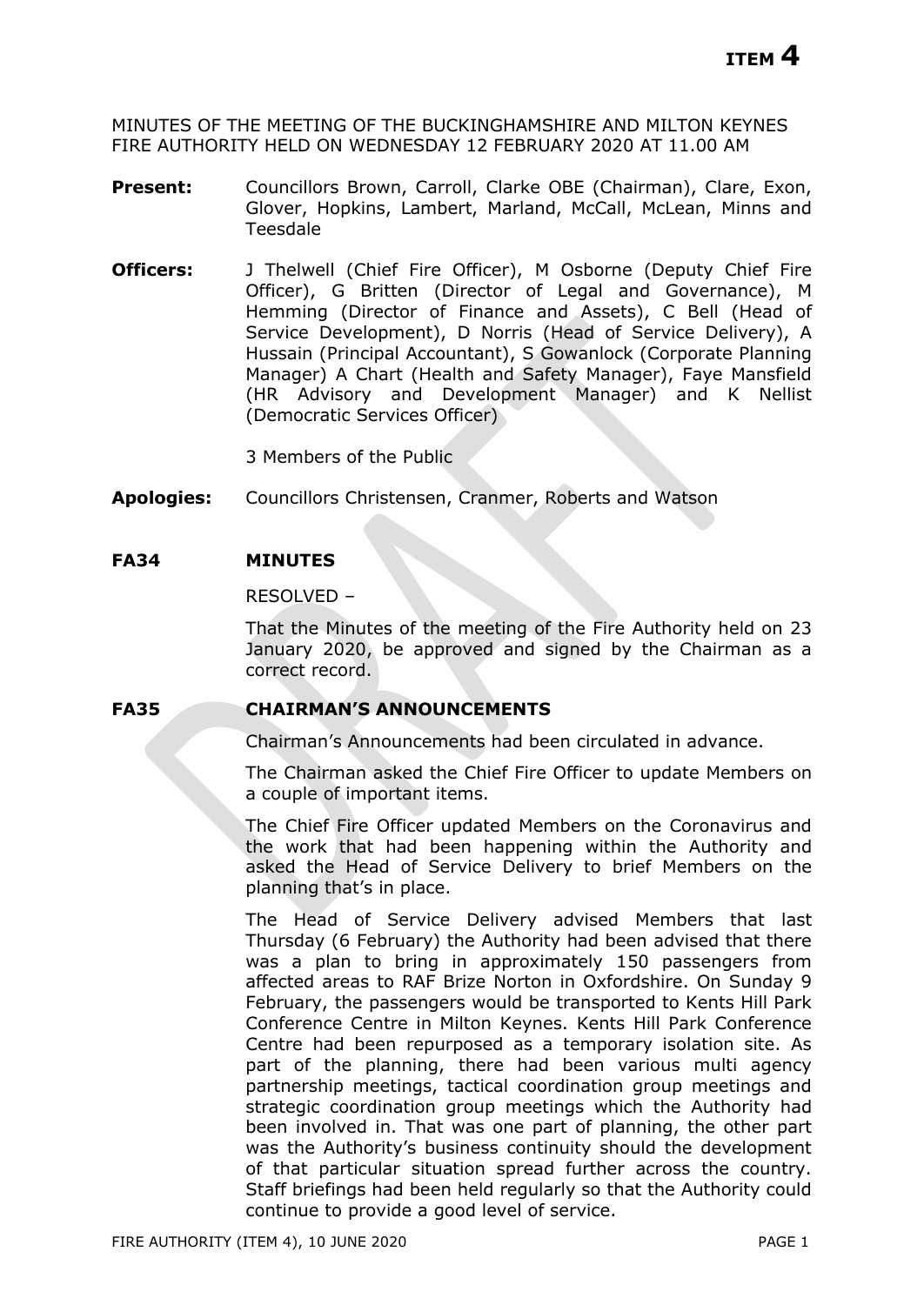The Head of Service Development assured Members that the Authority had been well informed, well briefed and continued to work well with all its partners across the Thames Valley; as well as counterparts who were dealing with similar issues in Merseyside.

The Chief Fire Officer wanted his thanks passed onto the Chief Executive of Milton Keynes Council for all his work regarding this matter.

The Chief Fire Officer also updated Members on a recent fire in Olney. The crews had done a fantastic job, they had rescued a family from a house fire, performed CPR on members of the family including an 11 week old baby. The police had reported that the baby was now out of hospital and the Chief Fire Officer wanted to record his thanks to all involved.

### **FA36 RECOMMENDATIONS FROM COMMITTEES**

# **EXECUTIVE COMMITTEE – 5 FEBRUARY 2020**

# **(A)MEMBERS' ALLOWANCES**

The Chairman advised Members, that since this report had been published, the Buckinghamshire Shadow Authority had now published the report of their Independent Remuneration Panel (IRP) and this had been circulated to Members. Also, as agreed at the Authority meeting on 14 December 2011, the index linking for the period 2012/13 to 2014/15 be the pay award for the Authority's staff on National Joint Council for Local Authorities' Fire and Rescue Services, Scheme of Conditions of Service (Grey Book) and it was recommended that the Authority continued this indexation for the period 2020/21 and the effects of a 2% pay increase were reflected in the Members' Scheme of Allowances for 2020/21.

The Director of Legal and Governance advised Members that this report was a recommendation from the Executive Committee, and recommended a 2% increase for all allowances. As mentioned by the Chairman, there was a need for Members to consider the recommendations of the Independent Remuneration Panel report from the Buckinghamshire Shadow Authority. Following receipt of this IRP report, there would be one small cosmetic change to the Scheme of Allowances on page 32, under 'Subsistence' there was a reference to Buckinghamshire 'County' Council, and the 'County' would be deleted for clarity.

### RESOLVED –

That the Authority be recommended to adopt a Scheme for Members Allowances for 2020/21 (Appendix B)

# **(B)THE PRUDENTIAL CODE, PRUDENTIAL INDICATORS AND MINIMUM REVENUE PROVISION**

The Principal Accountant advised Members that due to the uncertain timing of third-party contributions relating to the Blue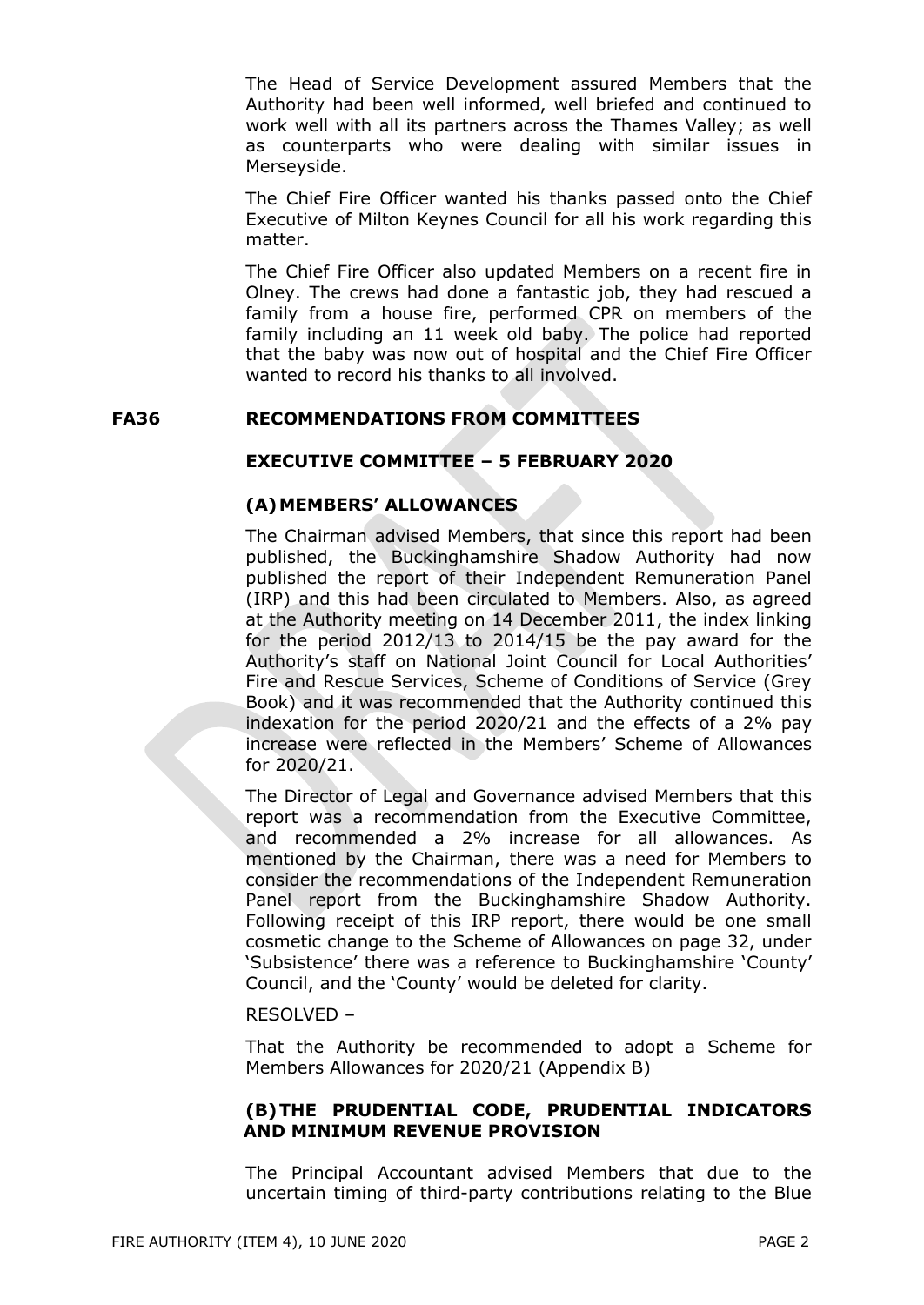Light Hub, it was recommended that the Authorised Limit for the current year was increased by £2m, with immediate effect, in case short-term borrowing was required to effectively manage cash flow. It was also recommended that the Authorised Limit for 2020/21 was set at £2m higher that the Operational limit to allow for the effective management of cash flow in relation to capital receipts from land sales.

A Member asked, regarding increasing the limit due to uncertainties when the money would be received from other authorities, was that it was not clear when the contributions would be paid, or if the contributions might be later than expected and if they were later than planned, if the Authority had any recourse against the other authorities to help with the cost of borrowing.

The Director of Finance and Assets advised that the uncertainty around the timings of contributions related to once the Blue Light Hub was finished and if the payment would be in this current financial year, or the next one. There was also uncertainly on the Milton Keynes Development Partnership's option on Bletchley. If taken up, the Authority would sell Bletchley fairly quickly, if not, it would be a much longer term sale. The cost of the borrowing would be on the Authority, but as it was short term, it would be a low interest rate.

### RESOLVED –

- 1. That the Prudential Indicators for 2020/21 be approved;
- 2. that an increase in the authorised limit for 2019/20 of £2m to £8.797m be approved; and
- 3. that the Minimum Revenue Provision policy statement be approved.

# **(C)MEDIUM TERM FINANCIAL PLAN (MTFP) 2020/21 TO 2024/25**

The Director of Finance and Assets advised Members that as discussed at the Executive Committee, essentially this year's settlement from the government was a one year roll over, rather than a full comprehensive spending review. The Authority had not got the three year certainty it was hoping for to set up the budget accordingly. In spite of the Authority's responses to the Consultation, the referendum limit for council tax remained at 2% maximum. The Authority was actually proposing a rise of 1.98%. When HMICFRS published its inspection report in December, they noted that without additional funding, it would be hard to see where improvements could be made. The Authority had not got additional funding, but it would do everything it could to try and make those improvements.

The Director of Finance and Assets advised that this year the Authority had adopted a zero-based budget to make sure it was spending every pound in the most effective way possible. There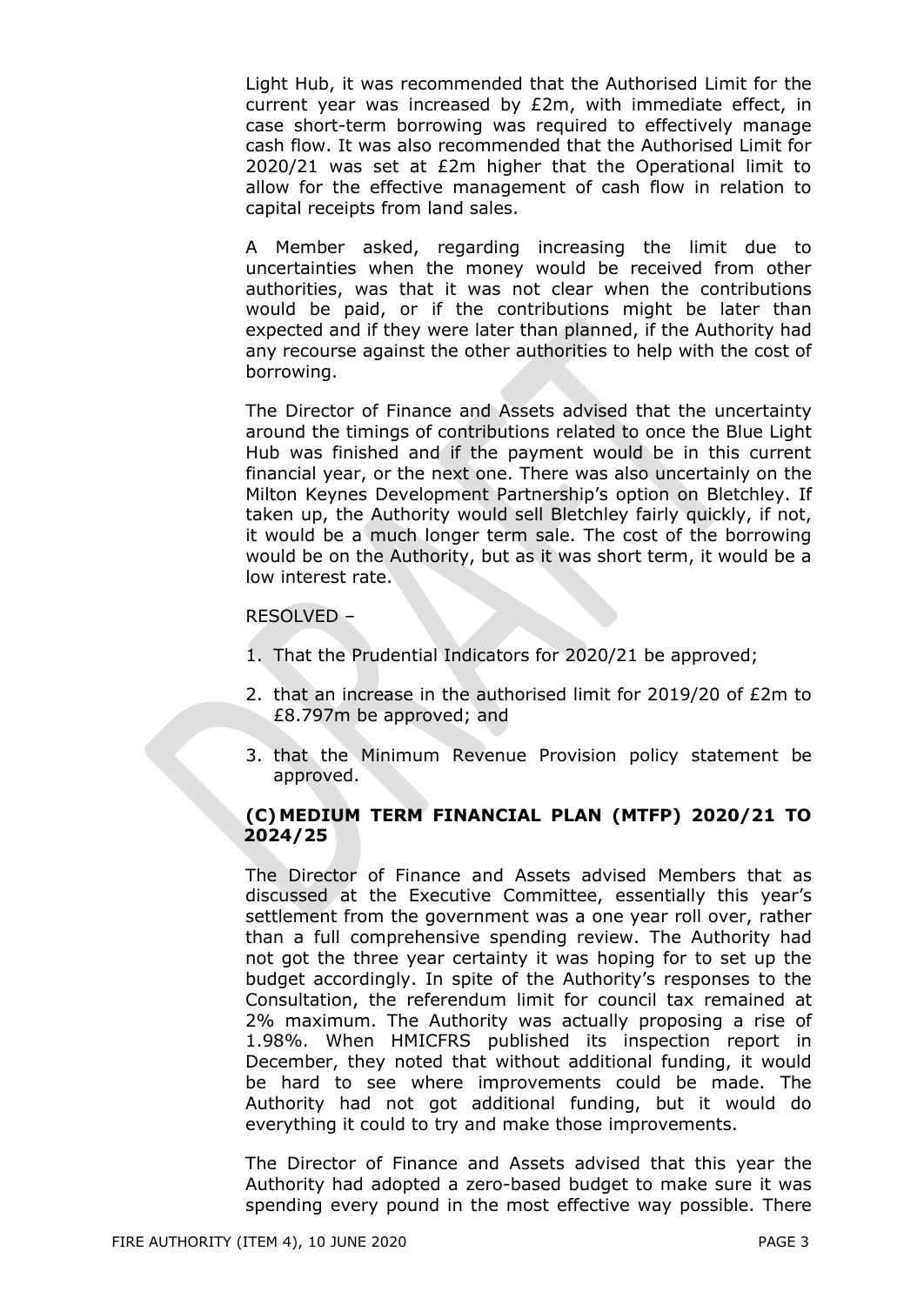was still uncertainly around the pensions grant funding. When it was received last year, the Authority was told it was for one year only. Fortunately, as the government had rolled over the budget, they had also rolled this over for one year as well. This had now been officially confirmed.

The Principal Accountant advised Members that a zero-based budget approach had identified some key opportunities within the current budgetary constraints. Some of these key opportunities were as follows; increasing the wholetime establishment by up to 20 firefighters in 2020/21, with the potential to increase by a further 10 in the following year (depending on the outcome of the comprehensive spending review); increasing the Protection Team by 4 full time employees and introducing a Team Leader role and two further full time employees into the Prevention Team. Introducing a Head of Technology, Transformation and Programme Management Office (PMO) to, among other responsibilities, manage the actions required following the Authority's inspection report.

As stated in the summary, the council tax and business rate figures were provisional as the statutory deadline for billing authorities to provide this was 31 January. These had now been finalised and therefore updated appendices 1a, 1b and 2 had been circulated and presented to Members.

The Appendices referenced in the recommendations were therefore references to the updated Appendices all dated 5 February 2020.

As a result of the updated funding figures, there had been movements in the council tax and business rates funding which were as follows; the Net Budget Requirement shown in Appendix 1(a) and 1(b) for 2020/21 had therefore increased by £269k, as had the opening Base Budget for 2021/22. The Net Budget Requirement from 2021/22 onwards had increased by £140k per annum (reflecting the increase in business rates baseline). The key difference between model 1a and b was the assumption being made on the pension grant. Model 1a assumed that the Authority would receive the pension grant throughout the medium term financial plan up until 2024/25. However, model 1b assumed the pension grant would discontinue from 2021/22 onwards. This would inevitably have an impact on the reserves position as with the pension grant, model 1a estimated the reserves position to be £6.349m by 2024/25. However, if the pension grant was to stop from 2021/22 then the reserves would reduce to just over £1.5m.

#### RESOLVED:

1(a) That the report and Statement of the Chief Finance Officer (see section 8 of Annex A) be noted.

1(b) A Council Tax precept of £65.85 for a band D equivalent property (a 1.98% increase from 2019/20 – equal to 2.5p per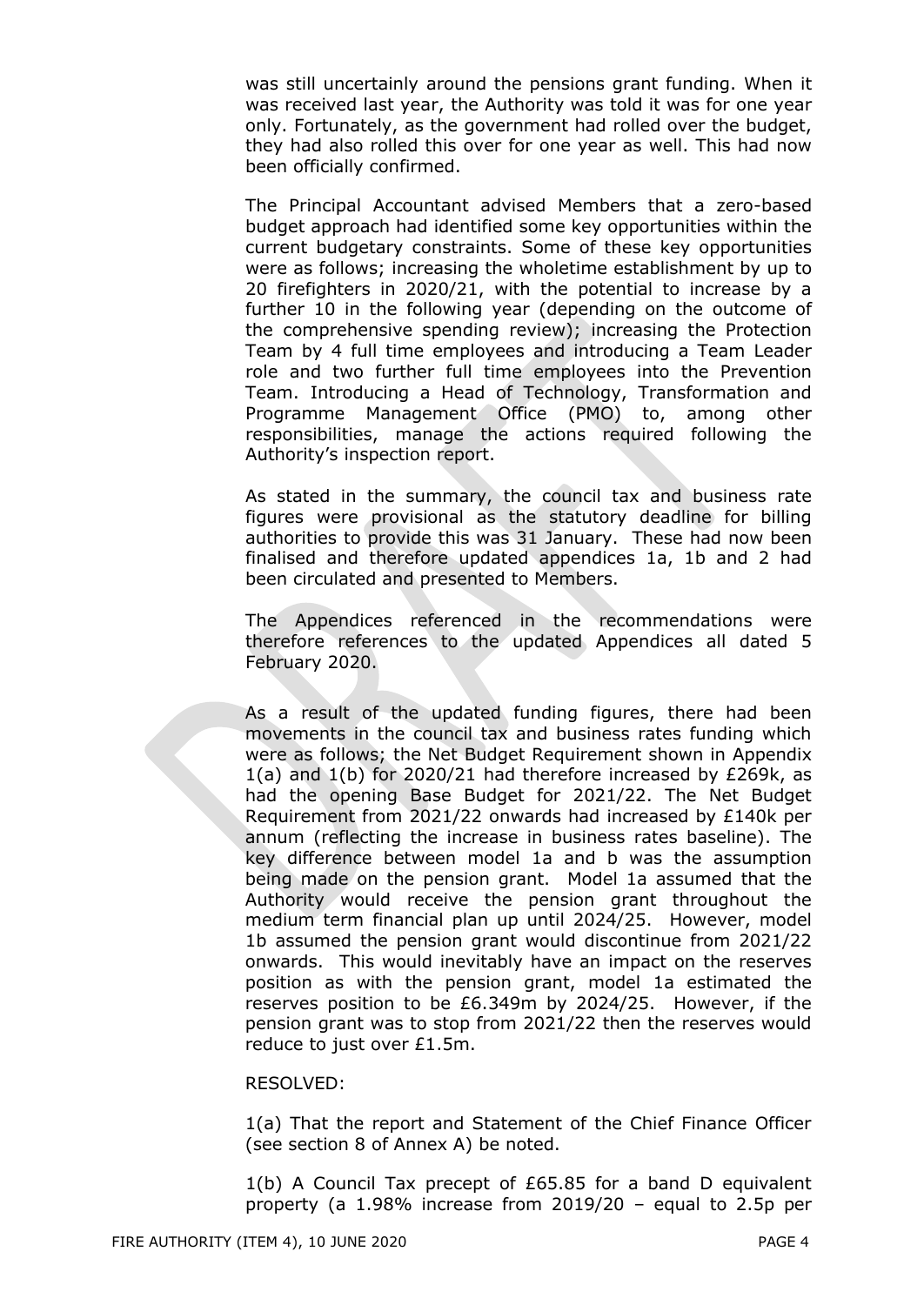week) and the revenue budget as set out in Appendix 1(a) be approved.

1(c) Approve the capital programme as set out in Appendix 2.

2. That a referendum to increase Council Tax above the 2% threshold for 2020/21 not be held.

3. That a referendum may need to be considered for 2021/22 depending on the outcome of the Comprehensive Spending Review be noted.

Details of the recorded vote for resolutions  $1(a)$  to  $1(c)$  are set out below:

|              | For          | Against | Abstained |
|--------------|--------------|---------|-----------|
| <b>Brown</b> | $\checkmark$ |         |           |
| Carroll      |              |         |           |
| Clarke OBE   | $\checkmark$ |         |           |
| Clare        |              |         |           |
| Exon         |              |         |           |
| Glover       | $\checkmark$ |         |           |
| Hopkins      |              |         |           |
| Lambert      |              |         |           |
| Marland      |              |         |           |
| McCall       | $\checkmark$ |         |           |
| McLean       | ✓            |         |           |
| Minns        | $\checkmark$ |         |           |
| Teesdale     | $\checkmark$ |         |           |

# **(D)2020-2025 PUBLIC SAFETY PLAN CONSULTATION: FEEDBACK & RECOMMENDATIONS**

The Head of Service Development advised Members that the Public Safety Plan or Integrated Risk Management Plan (IRMP), sets out the strategic approach to the way in which the Authority managed risk. There was a statutory requirement for all fire and rescue authorities in England to produce an IRMP that conformed to the National Framework requirements.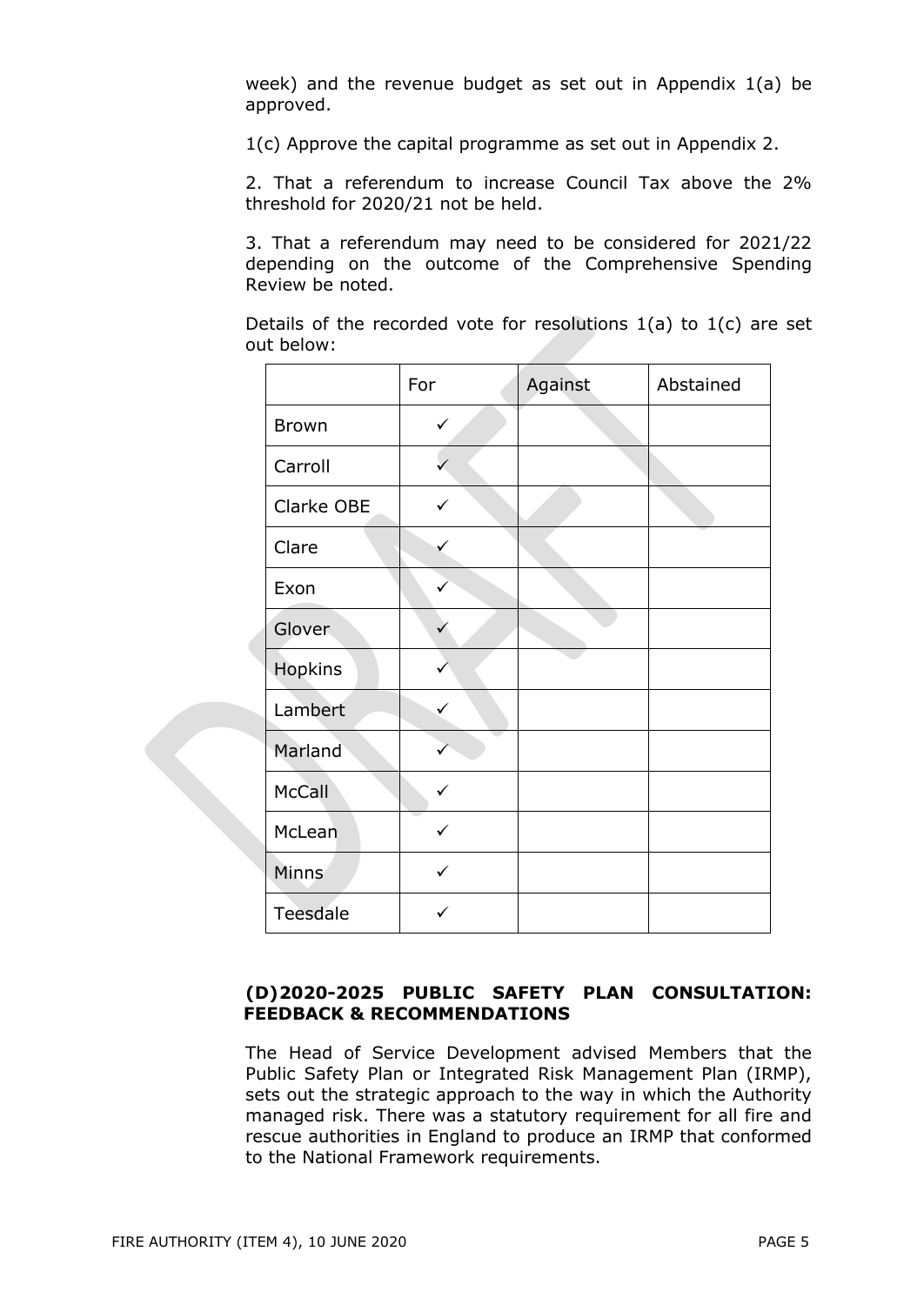The Corporate Planning Manager advised Members that this report was in three parts. Firstly, the feedback from the public consultation exercise that was undertaken over an eight-week period between 23 September and 18 November 2019, following approval to do so by the Authority at the 18 September 2019 meeting. This was in the form of a report from Opinion Research Services (ORS) detailing the findings both from the focus groups that they facilitated and the online feedback channel, which was also hosted by ORS. The second part Members would see the Authority had drawn out all the main issues and suggestions that had arisen out of the consultation process and provided responses to it. The third part of the pack contained the finalised Public Safety Plan which had been updated to reflect the fact that the consultation process had now concluded and in readiness for the Authority's decision on the recommendations.

The Corporate Planning Manager briefly summarised for Members the main outcomes of the consultation and what the Authority proposed to do with the detailed findings.

A Member asked with the building of HS2, if firefighters would need further skills/training.

The Deputy Chief Fire Officer advised that there had already been a National Fire Chiefs Council group set up looking at the infrastructure and this Authority had been involved from the early stages. London Fire Brigade was leading on the fire safety and operational perspective. The construction phase was going to be a real challenge for the service for the next 10 years and that new skills may be required for firefighters regarding responding to incidents in tunnels and at heights.

### RESOLVED:

- 1. That the 2020-2025 Public Safety Plan be adopted.
- 2. That Officers be directed to proceed with the further development of the strategy proposals set out at page 32 of the 2020-2025 Public Safety Plan (Annex 3) having regard to the consultation feedback as they are progressed and to undertake further consultations with stakeholders potentially affected by any specific changes arising from their implementation.
- 3. That the Chief Fire Officer be granted discretion to determine the sequencing and timing of the work required to further progress the proposals.

# **FA37 ANNUAL HEALTH, SAFETY AND WELL-BEING REPORT 2018/19**

Councillor Teesdale the Lead Member for Health and Safety and Corporate Risk introduced the report and advised Members that 2018/19 was another good year in terms of health and safety performance. Significant progress had been made in terms of well-being, with the training of 19 Mental Health First Aiders and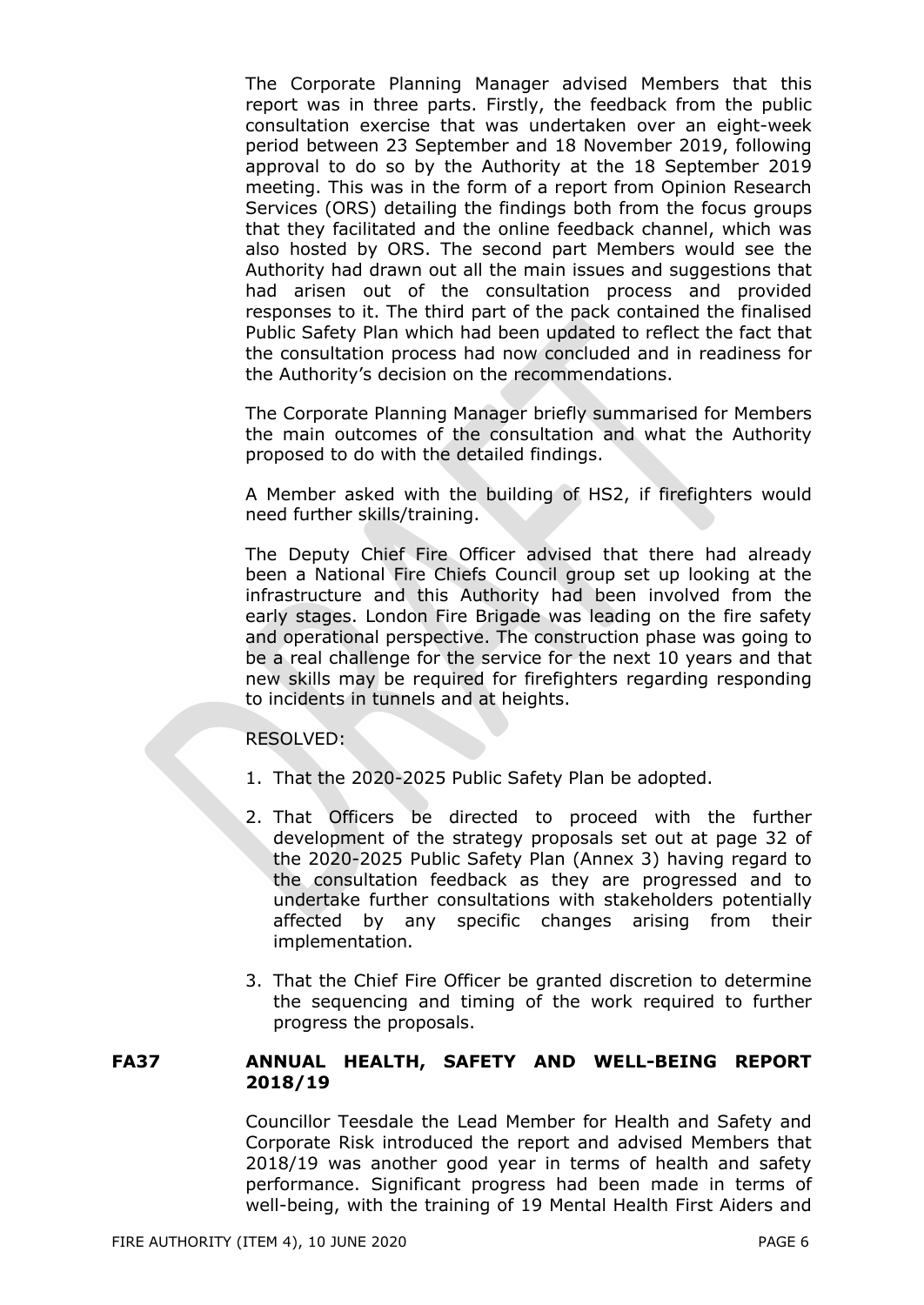14 Mental Health Champions. These mental health advocates were becoming embedded throughout the Service and their skills were being utilised.

The Health and Safety Manager advised Members that 2018/19 had been a very busy year for the Health and Safety department with the development and implementation of the Health and Safety strategy. This document set out the strategic direction for health and safety for the next three years (2019-22). A programme of face to face communications with staff had been undertaken in an effort to obtain staff buy in to achieve the objectives of the strategy.

The Health and Safety Manager advised that whilst there had been an increase in the number of safety events in five of the six performance areas, it should be noted that the other fire and rescue services in our peer group had also seen increases, some of which were significant. Additionally, there had been an increase in the number of incidents attended by 537 and an increase in the number of fire appliance mobilisations by 406.

However, what was extremely pleasing was the significant increase in the number of 'near misses' reported in 2018/19 from 27 to 61 a percentage increase of 126%. Near misses were events that occur, which do not result in injury, damage or loss but have the potential to do so. In this Service they were reported and investigated to determine what measures could be put in place to prevent injury or damage occurring should the same situation arise again.

The Health and Safety Manager advised that nationally for the year 2018/19, there were 58 instances of physical and 577 of verbal abuse events against firefighters. Buckinghamshire Fire and Rescue Service encountered one act of physical abuse for this year compared to zero last year.

Whilst there had been an increase of 25% in the number of working days lost to sickness absence for Wholetime staff and a reduction of 30% for Support staff, consideration should be given to the type of injury and whether the individual was able to work with that injury. For example, if a Support member of staff had a broken finger he/she would still be able to come to work whereas an operational member of staff would not.

The Head of Service Development advised Members, that one of the reasons that health and safety was in such a good position, was the investment put into this area by the Authority approving the one year contract for a Health and Safety Technician for the department.

A Member commented that the rise in 'near miss' reporting was very positive, but why was the increase in injury rates, accident/injuries, vehicle damage etc., being reported as positive news.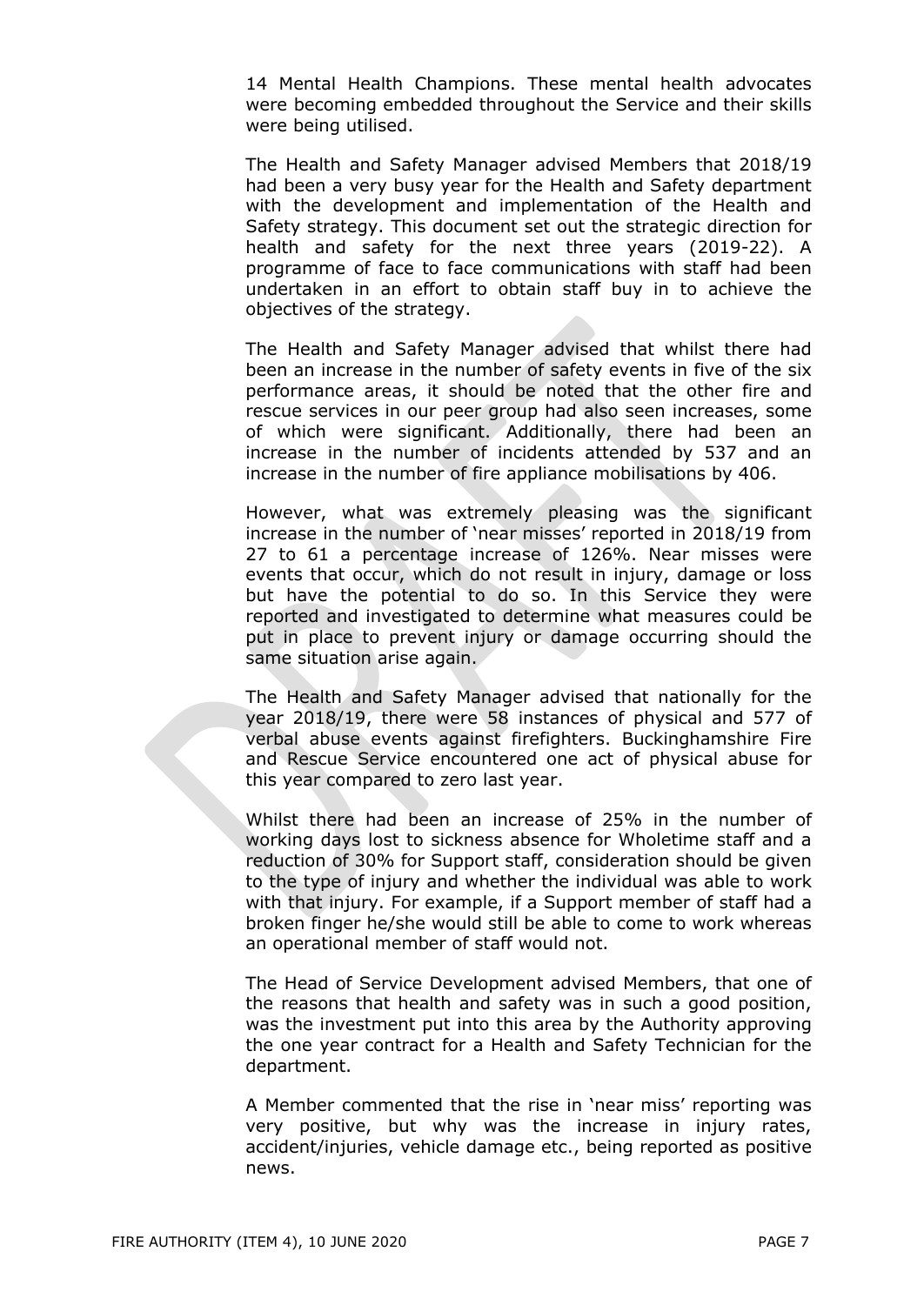The Health and Safety Manager advised that although some of the figures had risen, the Authority's performance against its peer groups was still very good. Ideally the Authority would prefer there were no increases in these rates.

The Deputy Chief Fire Officer advised that looking at the results in context, it was the busiest summer in 20 years, a lot of the injuries were very minor and a lot of the equipment damage was very minor and that the service always strived to have fewer injuries.

A Member asked, regarding the firefighter that had been abused, if the perpetrator was prosecuted and was advised that they had been.

A number of typographical amendments to the Health, Safety and Well-being Annual Report 2018-19 were requested by Members.

RESOLVED –

That the performance of the Service in terms of Health, Safety and Well-being be noted.

# **FA38 TREASURY MANAGEMENT STRATEGY 2020/21**

The Principal Accountant advised Members that this report was being presented as the Authority was required to approve the Treasury Management Policy Statement, Treasury Management Strategy Statement and the Annual Investment Strategy. These documents all support the Medium Term Financial Plan. The current strategy was operating effectively and outperforming the benchmark targets. For 2019/20, the Authority had set a budget of £150k and was currently projecting return on investments in the region of £180k which was an over achievement of £30k against the budget. There was no significant change from the previous strategy. The rationale for this was due to the current cash flow position with a considerable amount being spent on the capital programme which had resulted in a reduction of funds being available to invest in comparison to previous years.

A Member asked if there would be any changes in interest rates charges due to the Coronavirus and was advised that officers did not foresee any short term impacts in terms of interest rates changes at this time.

RESOLVED –

That the Treasury Management Policy Statement, Treasury Management Strategy Statement and the Annual Investment Strategy for 2020/21 be approved.

### **FA39 FIRE AID**

The Director of Finance and Assets advised Members that FIRE AID was a UK registered charity which brought together members to provide ethical and sustainable donations of fire and rescue equipment and training to over 50 countries worldwide, with the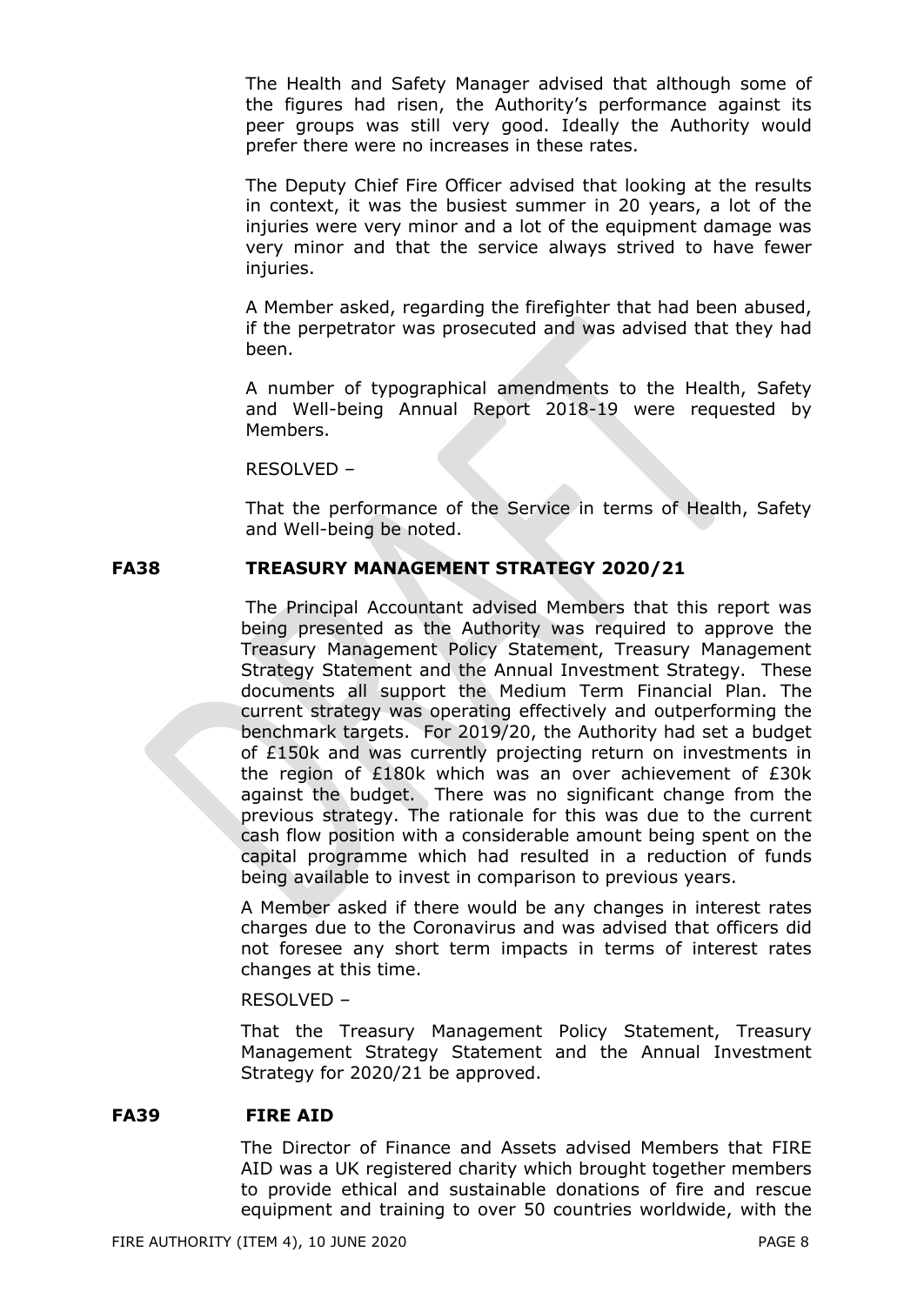aim of improving fire safety. Their work relies on donations from fire services within the UK. The Authority was looking to change its Contract Standing Orders to allow the donation of an asset as a way of disposal. The second-hand market for fire engines was becoming more restricted and it was harder to sell them. Recently the Authority had had three Volvo appliances which were about 15-20 years old each on the market for about 6 months. It had just managed to sell two of them, but one just wouldn't sell and this could be put to really good use elsewhere. If they do not sell, they still had to be insured, and there was limited space in workshops to keep them.

A Member asked if the book value of £10k or less was an arbitrary threshold, and was advised that by the time they become unserviceable and no use to the Service, most of them would have zero book value after depreciation of 15 to 20 years. In the first instance the Authority would do its duty to the tax payer and try and sell them, but if they were not sold in a reasonable time, they would start to cost the Authority money and at that point, it would now look at donating them.

A Member asked what price was received for the two appliances that sold recently and was advised that they were sold for approximately £4/5k each.

RESOLVED –

- 1. That FIREAID be approved as a potential donee of end-of-life appliances and equipment.
- 2. The following amendments to Standing Orders Relating to Contracts, paragraph 21, be approved:
	- (a) The deletion of the text at subparagraph 21.3:

"21.3 Disposal must be either by public auction or by obtaining three quotes from suitable contractors"

And the substitution of the following text:

"21.3 Except in circumstances in which the Chief Finance Officer is authorising disposal in accordance with 21.2 in which case donation to a charity approved by the Authority may be considered, disposal must be either by public auction of by obtaining three quotes from suitable contractors"

(b) The deletion of the text at subparagraph 21.4:

"The officer responsible for the disposal must ensure that the Authority is receiving value for money; that the contractor used is reputable; and that the necessary anti-money laundering checks are in place by reference to the Chief Finance Officer."

And the substitution of the following text:

"21.4 The Officer responsible for the disposal must ensure that the Authority is receiving value for money, except in circumstances in which the Chief Finance Officer is authorising disposal in accordance with 21.2; that the contractor used is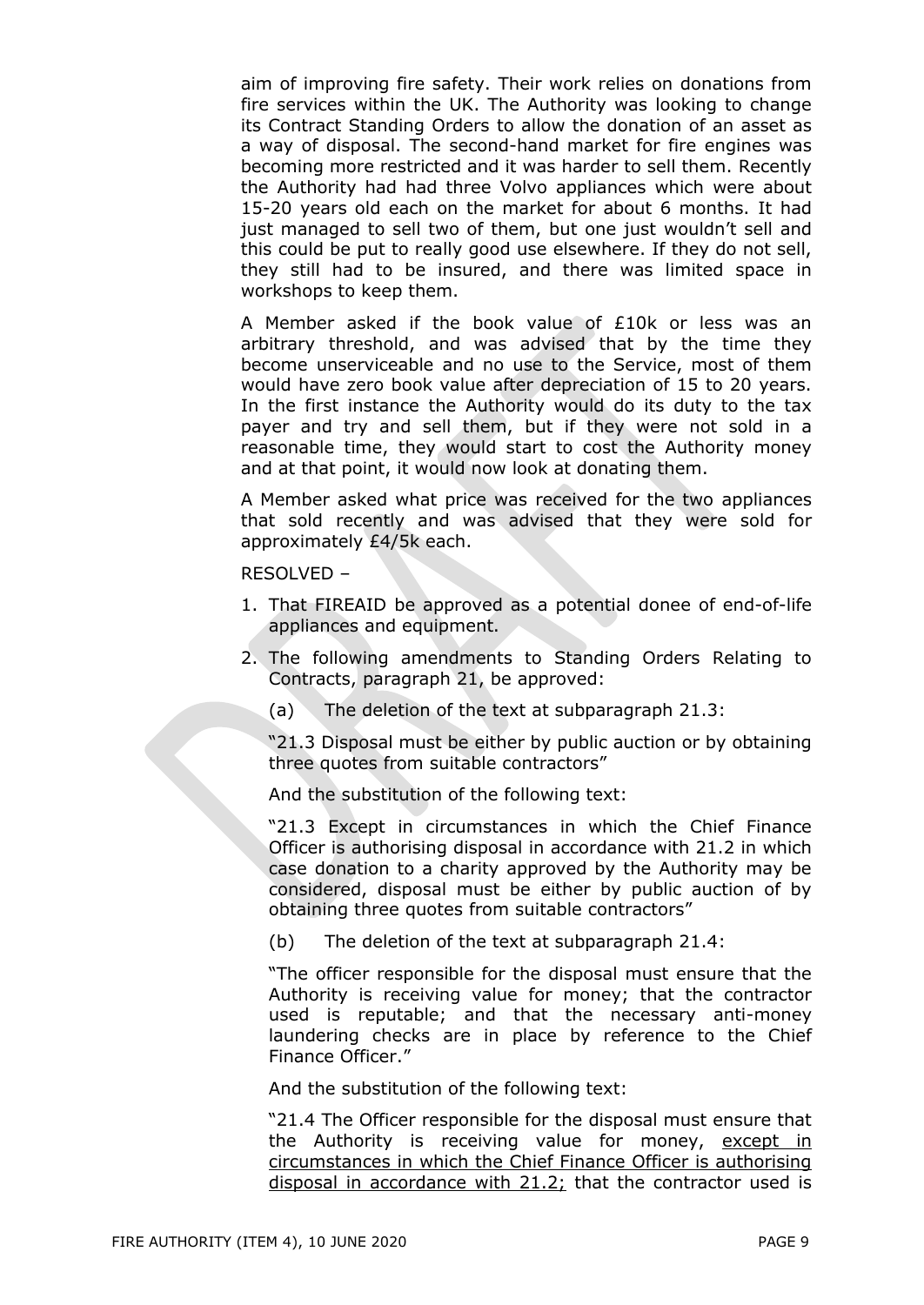reputable; and that the necessary anti-money laundering checks are in place by reference to the Chief Finance Officer."

### **FA40 PAY POLICY PRINCIPLES AND STATEMENT 2020-21**

The Lead Members for People, Equality and Diversity and Assurance introduced the report.

The HR Advisory and Development manager advised Members that the pay policy was required to be updated each financial year and was therefore being presented today as the 2020/21 pay policy for the Authority. The pay policy was based on the current 2019/20 pay policy and had been updated and minor amendments made where appropriate.

The pay multiples and ratio of highest to lowest pay continued to fall for the eighth year which was positive, seeing the ratio improving by 2% from last year and by 26% since 2012.

Within the 2018/19 and 2019/20 pay policy cover reports, a note was made to the introduction of a public sector exit payment cap and 'claw back' for termination payments. Firm implementation dates for these provisions had not yet been announced. The Authority would continue to await the final details of any Regulation changes and implementation dates. It was recommended the 2020/21 pay policy as outline in Annex A be approved for publication.

The HR Advisory and Development Manager also advised Members as a final point, that the Authority had just commenced an equal pay audit, as this was the most effective way of checking that the service was complying with its equal pay obligations, ensuring delivery of a pay system free from gender bias. Over the next couple of months, data would be analysed, analysing the different employment groups, e.g. Support Services, Wholetime and On-call operational staff by gender. Additional analysis would also be carried out for additional protected characteristics of age, ethnicity and disability. Once all the data had been analysed a report would be produced, which would include a number of findings and recommendations. Part of this would include reviewing the current support services staff pay scales, and in particular the lowest scales, to ensure our pay scales were fair and remained fit for purpose.

#### RESOLVED –

- 1. That the Pay Policy Principles and Statement as set out in Annex A as the statutory Pay Policy Statement for 2020/21 be approved.
- 2. That the pay multiple ratio continues to fall for the eighth year running, with the eight-year period seeing the ratio improved by 26 per cent since 2012 be noted.

### **FA41 HMICFRS INSPECTION FINDINGS REPORT – ACTION PLAN**